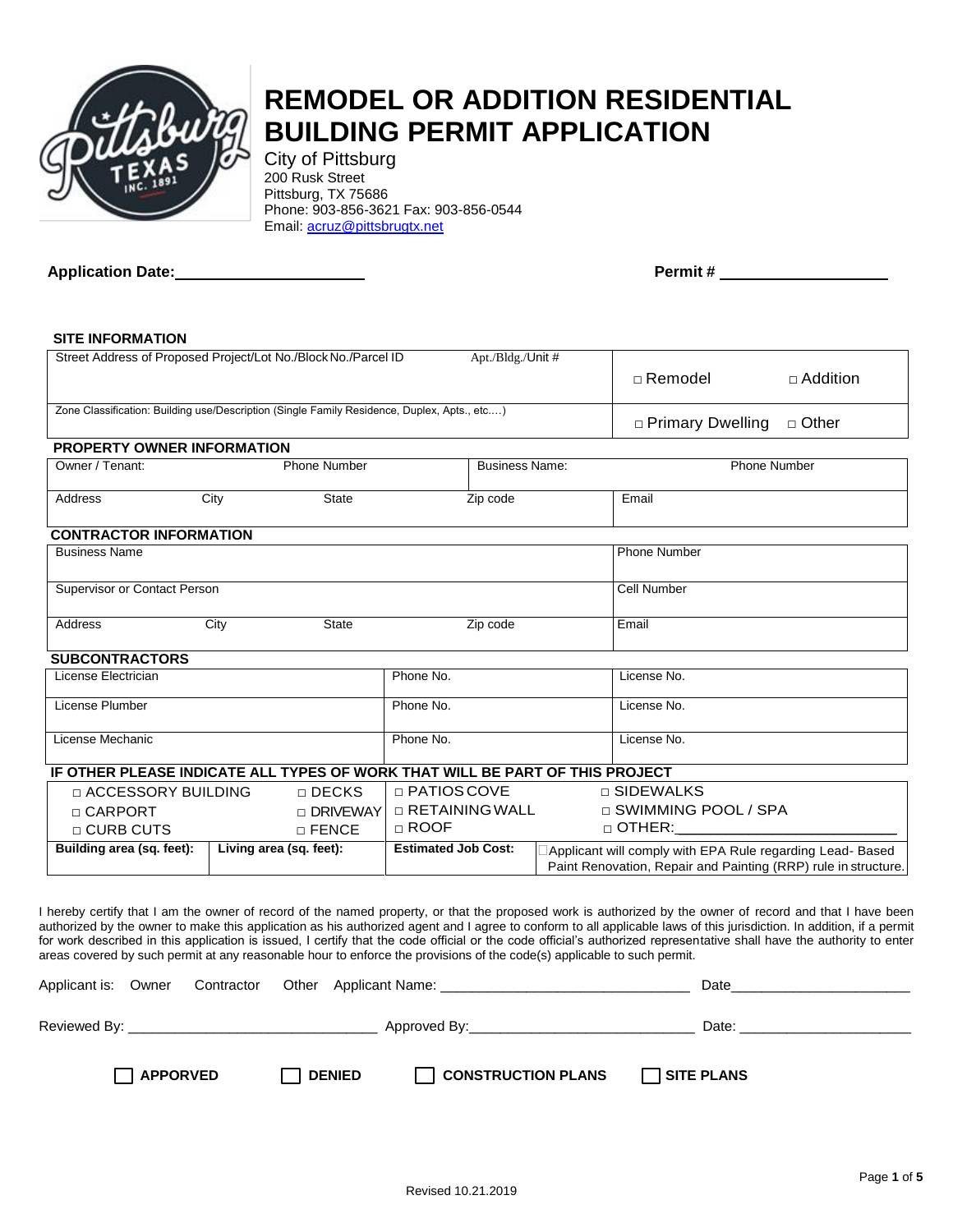

## **RESIDENTIAL SUBMITTAL PROCEDURE**

City of Pittsburg 200 Rusk St Pittsburg, TX 75686 Phone: 903-856-3621 Fax: 903-856-0544 Email[: acruz@pittsburgtx.net](mailto:acruz@pittsburgtx.net)

- **All Buildings are to comply with the IBC 2015 Codes, Electrical Code 2017 & Plumbing Code 2015**
- **All residential construction requires constructions plans**
- **All residential construction plans should be scaled drawings prepared by a professional residential house planer designer or similar (no hand drawn plans)**
- **All additions require site plans (site plans not required for remodels)**
- **Statement on plans that the construction plans meet 2015 International Building Code**

### **Requirements for Site Plans**

- 1. Two sets of Site Plans with a plan size not smaller than 18" x 24" and not larger than 36 inches to be submitted to the building inspection department.
- 2. Proposed use(s), north arrow, graphic scale and date of plan preparation
- 3. Platted boundary survey must be signed & sealed by a State of Texas licensed Surveyor (additions only)
- 4. Legal description, address, property lines and dimensions of the property.
- 5. Zoning Classification
- 6. The name, address, and phone number of the individuals responsible for the project
- 7. Location, setback lines, dimensions and square footage of existing building and proposed addition. Location and other existing buildings on site.
- 8. Location of proposed utilities, drainage easements, and public utility easements.
- 9. Location of driveways, off-street parking, and number of parking spaces.
- 10. Location of proposed utilities including sewer stub out sewer clean out, water stub out and water meter.

### **Requirements for Residential Construction Plans**

- 1. Two sets of Site Plans and two complete sets of working drawings with a plan size not smaller than 18" x 24" and not larger than 36 inches to be submitted to the building inspection department.
- 2. Statement by a plan designer stating that construction plans are designed to meet Building Code 2015, Electrical Code 2017 and Plumbing Code 2015
- 3. Foundation Plan (for additions or foundation repair if applicable)
- 4. Architectural scale drawing
- 5. Dimensions & identification of all rooms & spaces
- 6. Location, size and types of all windows & doors
- 7. Smoke and Carbon Monoxide detectors locations
- 8. Roof framing plans indicating all beams, rafters, trusses & columns
- 9. Floor framing plans indicating all joists, beams & columns
- 10. If trusses are being used, truss package shall be submitted
- 11. Typical exterior & interior wall sections and building height
- 12. Exterior elevations showing the front, right, left & rear of structure
- 13. Architectural drawing of any stairs, railings, interior walls, fireplaces, rock walls & retaining walls
- 14. Electrical riser diagram, load calculations, panel location and wiring diagram (done by a license electrician)
- 15. Plumbing riser diagram, and plumbing fixtures listed (done by a license plumber)
- 16. HVAC diagram and calculations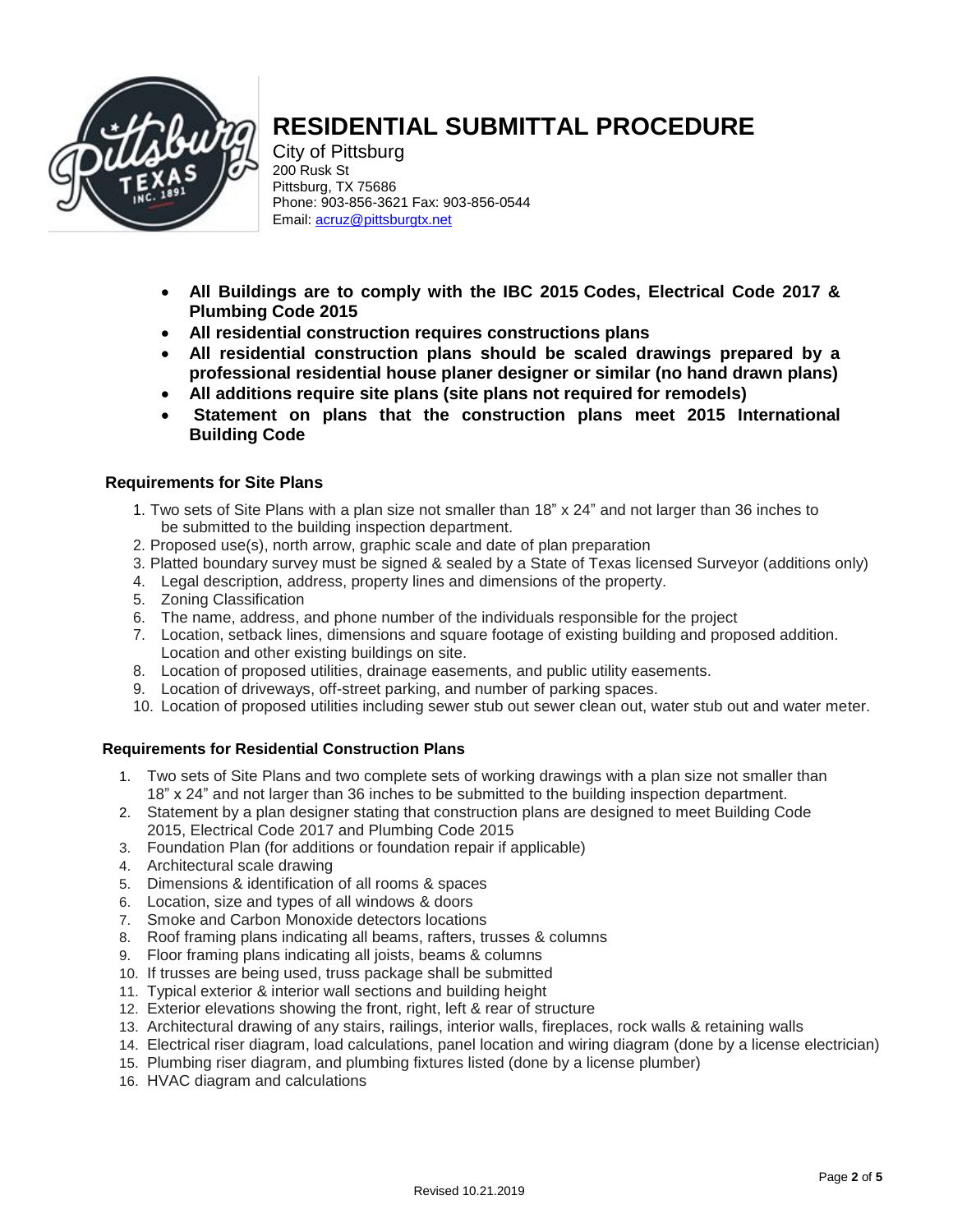

# **RESIDENTIAL SUBMITTAL PROCEDURE**

City of Pittsburg 200 Rusk St Pittsburg, TX 75686 Phone: 903-856-3621 Fax: 903-856-0544 Email: [acruz@pittsburgtx.net](mailto:acruz@pittsburgtx.net)

**Incomplete applications will not be processed. Please email plans to<acruz@pittsburgtx.net> Building Official will issue permit once plans have been checked and approved by all departments. Building Official has 14 days to review plans. To request inspections a 24-hour notice is required on all inspections. We can't always accommodate same day inspections. To schedule inspections please call 903-856-3621 or email [acruz@pittsburgtx.net](mailto:acruz@pittsburgtx.net)**

## **BUILDERS, DEVELOPERS, AND PERMIT HOLDERS PLEASE HAVE ALL PERMITS AND APPROVED PLANS POSTED/AVAILABLE ON THE JOB SITE**

**INSPECTIONS WILL NOT BE APPROVED UNLESS PLANS AND PERMITS ARE ON THE JOB SITE**

## **HOMEOWNER PERMIT EXEMPTION**

**A HOMESTEAD EXEMPTION PERMIT MAY BE ISSUED TO NON-LICENSED INDIVIDUALS TO PERFORM PLUMBING, ELECTRICAL AND MECHANICAL WORK WITHIN THE DWELLING PREMISES THAT THEY OWN AND OCCUPY. BEFORE BEGINNING ANY WORK, THE UNLICENSED PERSON MUST FIRST SIGN AN AFFIDAVIT STATING THAT THE APPLICANT OWNS AND OCCUPIES THE STRUCTURE AND IS RESPONSIBLE FOR CONDUCTING THE WORK TO CODE SPECIFICATIONS, PROVIDE PROOF OF OWNERSHIP FROM CAMP COUNTY APPRAISAL DISTRIC AND PAY ALL REQUIRED PERMIT FEES. HOMEOWNER EXEMPTIONS DO NOT APPLY TO RENTAL OR COMMERCIAL PROPERTIES.**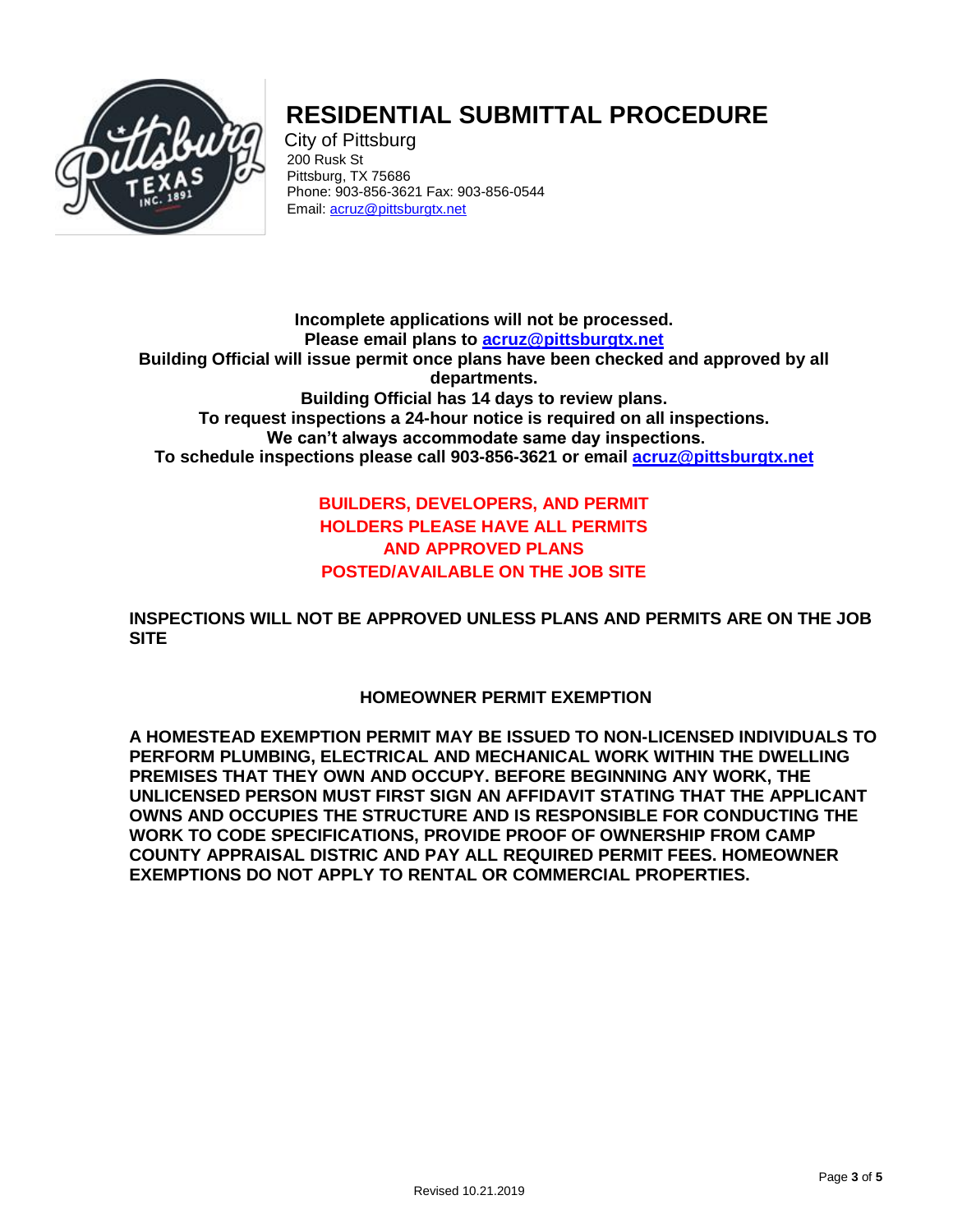

### **Homeowner's Exemption Certificate Electrical, Plumbing and Mechanical Permits City of Pittsburg** 200 Rusk Street Pittsburg, TX 75686

Phone: 903-856-3621 Fax: 903-856-0544

**Permit No**. \_\_\_\_\_\_\_\_\_\_\_\_\_\_\_\_\_\_\_\_\_\_\_\_\_\_\_\_\_\_\_\_

do hereby affirm that I am the homeowner of the residential

structure located at:  $\blacksquare$ 

I also affirm that I occupy this residential structure and claim it as my homestead in compliance with all applicable local and state licensing laws for obtaining trade permits in order to perform electrical, plumbing and mechanical work. All work will be performed by me and will be performed in compliance with all local and applicable building codes. I do acknowledge that if I am in violation of this Homeowners Exemption Certificate I will be held responsible for all violations of local and state licensing requirements as required by law.

I further acknowledge that knowingly providing false information to the City of Pittsburg, Texas could result in additional fines and cease of all work.

| Homeowner Signature: |  |
|----------------------|--|
|                      |  |

Homeowner Signature: \_\_\_\_\_\_\_\_\_\_\_\_\_\_\_\_\_\_\_\_\_\_\_\_\_\_\_\_\_\_\_\_\_\_\_\_\_\_\_\_\_ Date: \_\_\_\_\_\_\_\_\_\_\_\_\_\_\_\_\_\_\_\_\_\_\_\_\_\_

**Acknowledgement:**

### **THE STATE OF TEXAS COUNTY OF CAMP**

 $\overline{\phantom{a}}$  , which is a set of the set of the set of the set of the set of the set of the set of the set of the set of the set of the set of the set of the set of the set of the set of the set of the set of the set of th

Before me, the undersigned authority, on this day personally appeared known to me to be the person whose name is subscribed to in the foregoing instrument, and having been by me first duly sworn on oath, acknowledged that he/she executed the same for the purposes and consideration therein expressed, and that the foregoing statements are true and correct.

| Given under my hand and seal of office, this | day of | 20. |
|----------------------------------------------|--------|-----|
| Notary Public in and for Camp County, Texas. |        |     |